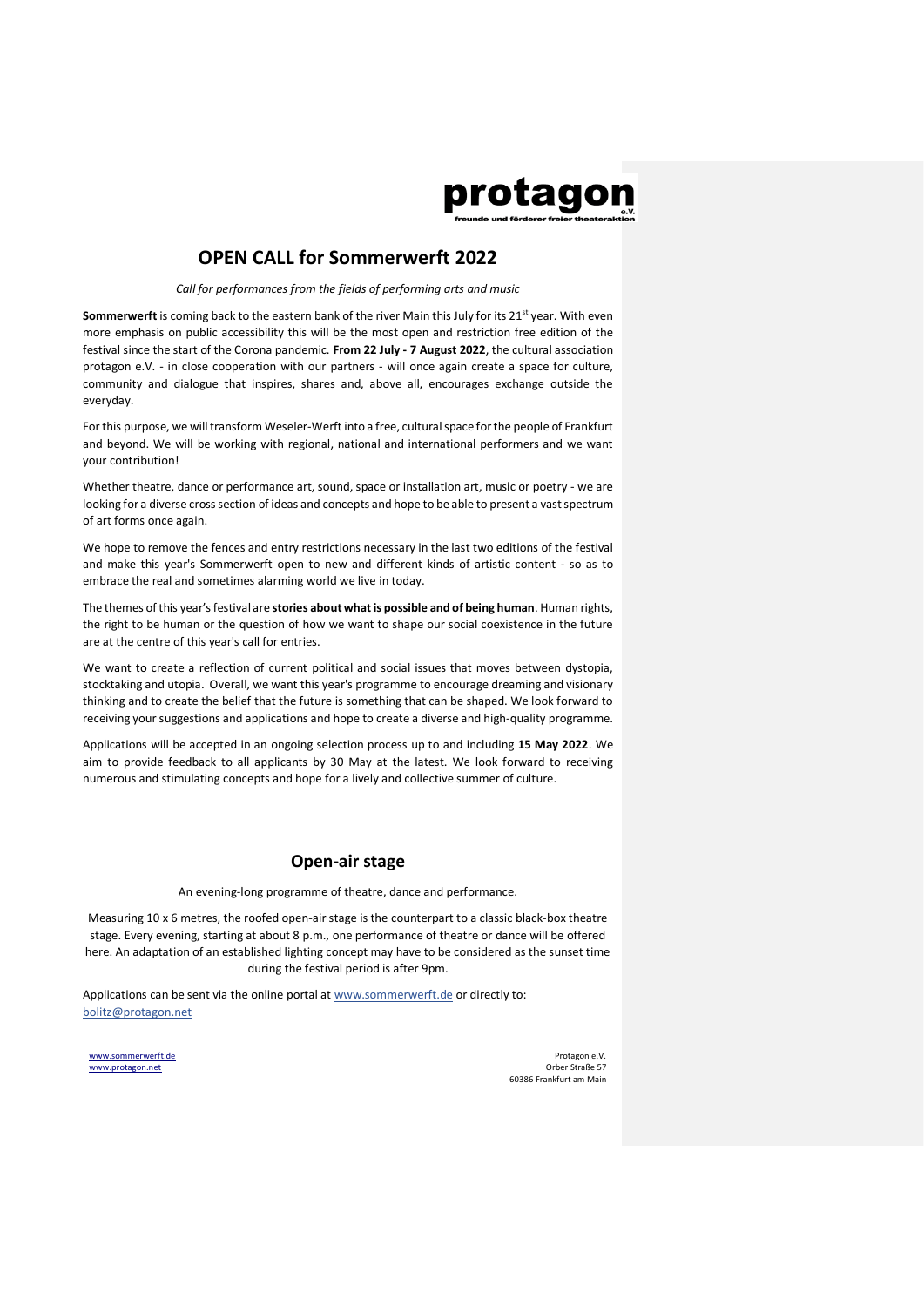

Application material: performance description (one A4 page), illustrative material (2-3 photos) or video recording, technical rider and budget.

## Theatre and dance in **public space**

From classical street theatre to experimental dance, 360-degree stages to unique formats, our completely open performance spaces offer the possibility of large-scale productions with seated audiences of up to 500. Sommerwerft has offered these performance spaces for the last 20 years, hosting large international productions with up to 3500 spectators.

This format is aimed at performing arts productions created for public spaces and those that can be adapted. Two stage areas are available on level ground:

| - One open space 20 x 30 meters                                 |                         |
|-----------------------------------------------------------------|-------------------------|
| - Floor surface: cobblestones                                   |                         |
| $\mathfrak{D}$                                                  |                         |
| - Stage area 12 x 13 meters                                     |                         |
| - Open-air area with backdrop and traverse for light & sound    |                         |
| - Time slot: always Wednesday to Saturday: 21.45 - max. 23.00 h | Kommentiert [BP1]: ???? |

Applications can be sent via the online portal at www.sommerwerft.de or directly to: office@protagon.net

Application material: Description of the performance (one A4 page), illustrative material (2-3 photos) or video recording, technical rider and budget.

## **Kids' Stage**

Independent professional theatre groups can present their plays in the covered, open-air stage of THEATERHAUS ENSEMBLE:

Friday, Saturday and Sunday, the Kids' stage will host performances for children and their families. Each company can present one or two performances on one day (16:00 + 18:00). Performances should be open-air tested and suitable for as diverse an audience as possible, for as many age groups as possible and easily accessible – especially for people who do not regularly go to the theatre. The performance should not last longer than 60 minutes.

The playing area is 5m wide and 6m deep and has a clear height of 2.20 to 2.80m. Microports and basic lights are available. We are looking forward to your application!

[www.sommerwerft.de](http://www.sommerwerft.de/) [www.protagon.net](http://www.protagon.net/) Applications can be sent directly to: susannefreiling@theaterhaus-frankfurt.de

Protagon e.V. Orber Straße 57 60386 Frankfurt am Main **Kommentiert [BP2]:** ?????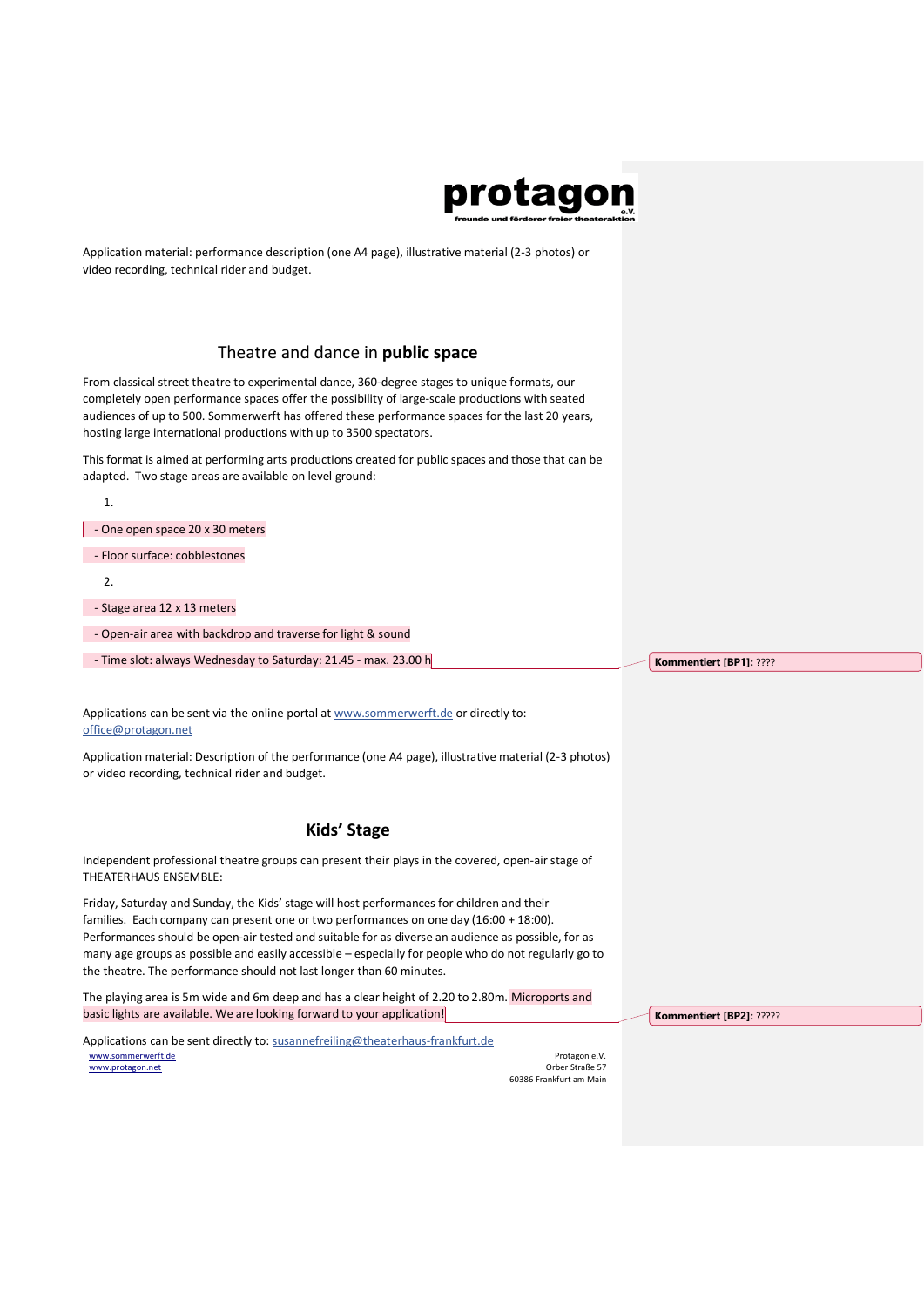

Application material: Description of the performance (one A4 page), illustrative material (2-3 photos) or video recording, technical rider and budget.

# **Music and Concerts**

We are looking for singer-songwriters and small bands to perform on Sommerwerft's music stage. Situated in the wonderful ambience of our Bedouin tent, the stage area is 4m x 3m and bands are required to play only acoustic instruments and percussion, without a drum kit.

Applications can be submitted via the online portal at www.sommerwerft.de or directly to: radio@virusmusik.de

## **Other spaces and performances**

The Sommerwerft lives from its unique location on the banks of the river Main. Between green spaces and old harbour machinery, it offers space in various corners that can be used and enlivened by art, performance and theatre. For all the things that don't need a stage, we are looking for spontaneous, imaginative and adaptable performances and street acts to transform the Sommerwerft site into an inclusive theatre experience alongside our other stages.

Application material: Description of the performance (max. one A4 page), visual material (2-3 photos) or video recording, technical rider and budget.

Applications can be submitted via the online portal at www.sommerwerft.de or directly to: maximilian.friedel@web.de

# **NIGHT OF DANCE**

Dear dancers and performers of the independent scene!

For the **NIGHT OF DANCE 2022 Vol. I / II** we are looking for pieces from the field of dance, dance performance or dance theatre - hybrid or multidisciplinary language is welcome, nevertheless the focus should be on body and movement!

WHEN: Vol. I: **25.07.** Vol. II: **01.08.**

DURATION OF THE PIECE: between **10-30 Minutes**

STAGE: **10 x 6 meters**

Lighting and technical equipment should be as flexible and simple as possible, as the night will be shared with other artists.

Send your application (short description, photos, video, stage and lighting plan and a budget) to the following email:

maximilian.friedel@web.de

We look forward to hearing from you!

[www.sommerwerft.de](http://www.sommerwerft.de/) [www.protagon.net](http://www.protagon.net/)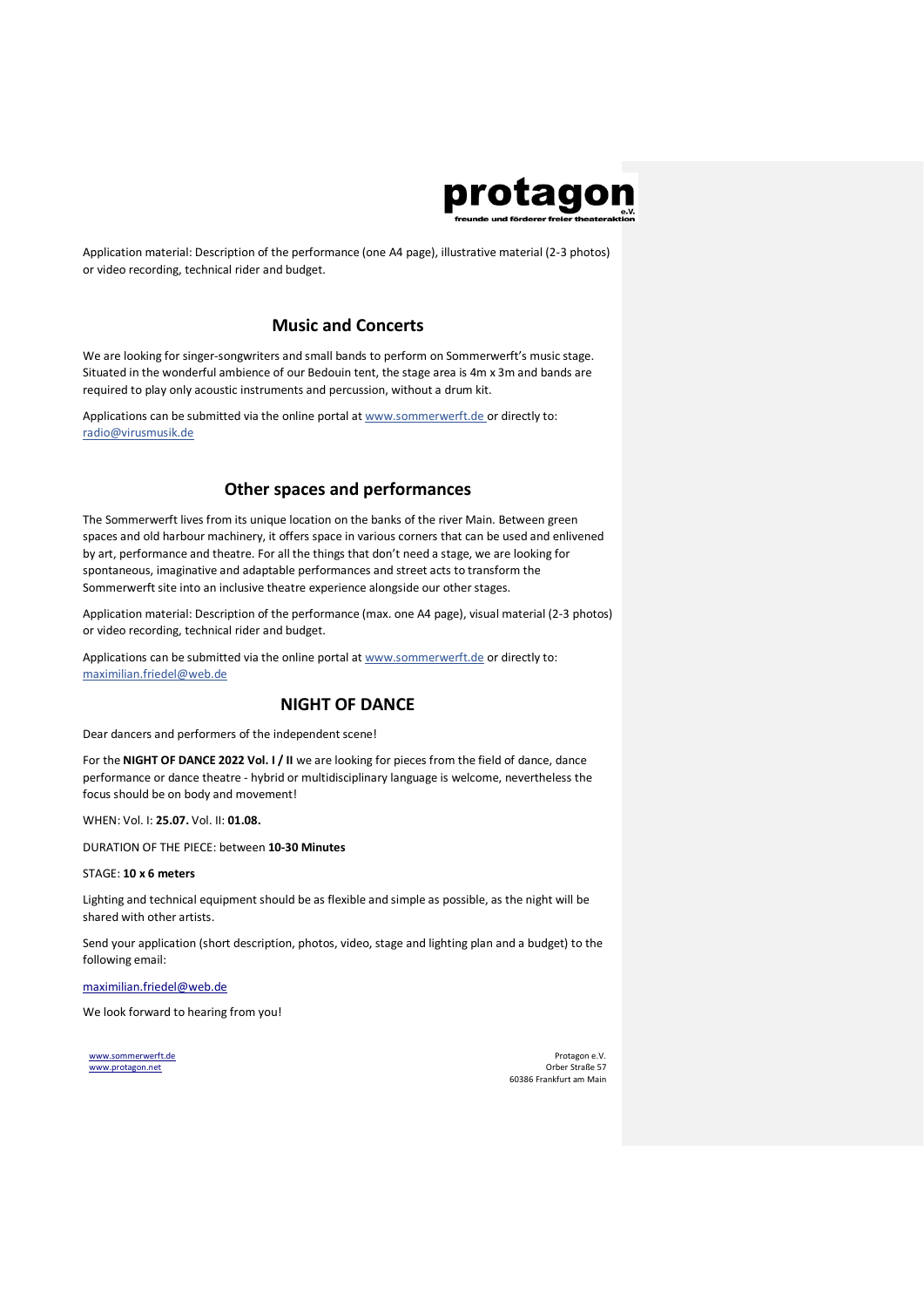# protagon

# **Queer Night of Performance**

Attention queer artists! We are looking for dance and theatre performances for our Queer Night of Performance 2022. The performance should be based on body and movement and have a relation to queer and LGTBQIA+ topics.

What you need to know:

- Date: 3 August, 20h 22h.
- Duration of the play: between 15 and 50 minutes
- Stage: 10 x 6 meters (performances usually take place before dark)

Send your application documents (short description, photos, video, stage and light plan as well as a cost plan) to the following e-mail:

mueller@protagon.net

Help us to make queer and LQBTQIA+ art visible!

We look forward to hearing from you!

#### **Other frame programme**

Please send applications for other event formats such as installation works, workshops, discussion panels or similar via the online portal at www.sommerwerft.de or directly to: office@protagon.net

### **INFO**

Applications will be accepted in an ongoing selection process up to and including 15 May 2022. We aim to provide feedback to all applicants by 30 May at the latest. For more information, please contact the relevant person below.

For theatre, dance and performance on the open-air stage via the online portal at www.sommerwerft.de or directly to: bolitz@protagon.net.

Contact person: **Sebastian Bolitz**

For theatre and dance in public spaces via the online portal at www.sommerwerft.de or directly to: office@protagon.net

Contact person: **Bernhard Bub**

[www.sommerwerft.de](http://www.sommerwerft.de/) [www.protagon.net](http://www.protagon.net/)